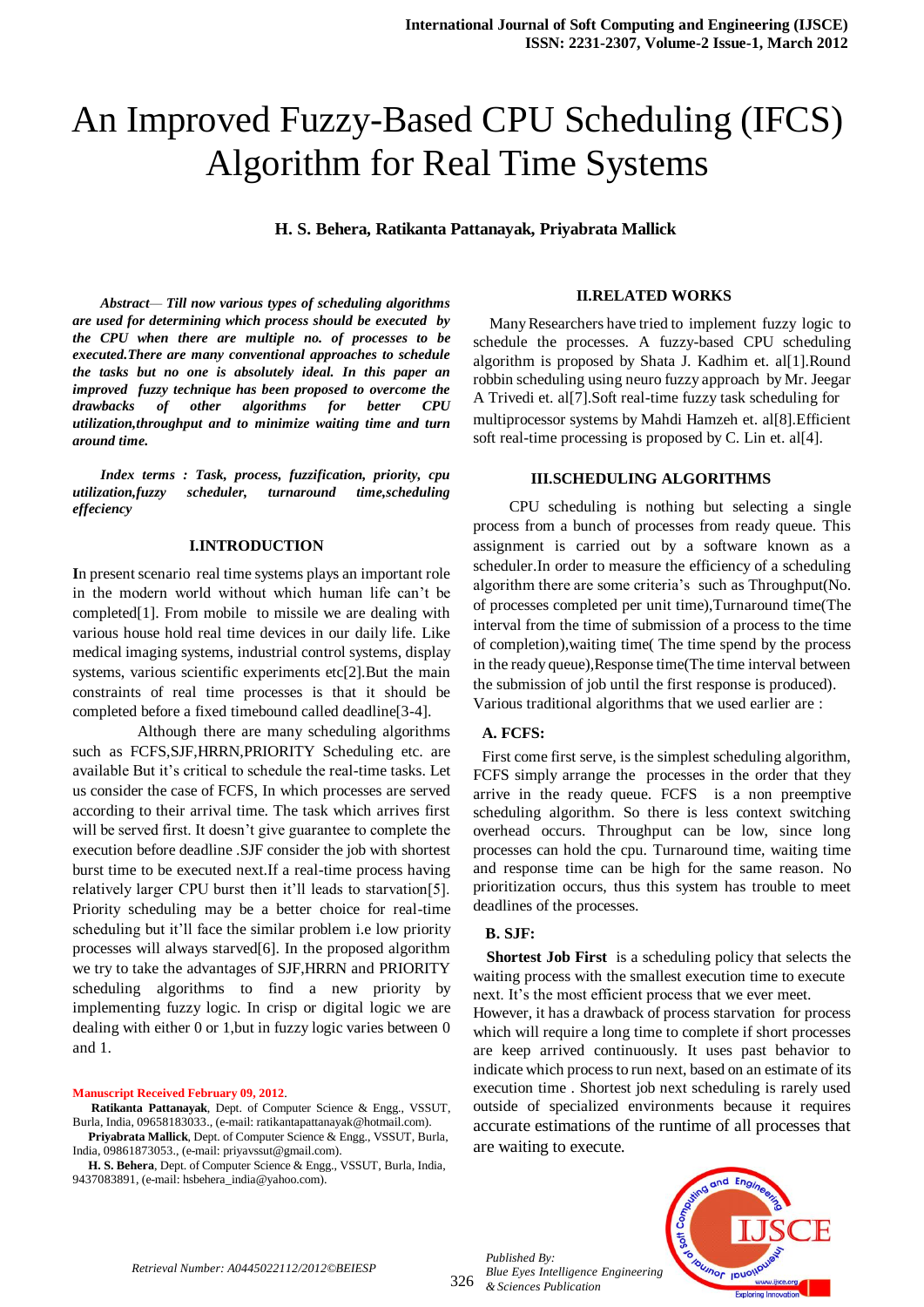#### **C. Priority scheduling:**

 The operating system assigns a fixed priority rank to every process, and the scheduler arranges the processes in the ready queue in order of their priority. Lower priority processes get interrupted by incoming higher priority processes. Overhead is not minimal, nor is it significant in this case. Waiting time and response time depend on the priority of the process. Higher priority processes have smaller waiting and response times. Deadlines can be easily met by giving higher priority to the earlier deadlined processes. Starvation of lower priority processes is possible if large no of higher priority processes keep arrived continuously.

#### **. D. HRRN:**

Highest Response Ratio Next **s**cheduling algorithm proposed by Brinch Hansen is a to avoid limitations of SJF algorithm. It is similar to Shortest Job Next (SJN) in which the priority of each job is dependent on its estimated run time, and also the amount of time it has spent waiting in the ready queue. Jobs which gain higher priority the longer they wait, which prevents process starvation. In fact, the jobs that have spent a long time in waiting, can compete against those jobs estimated to have short run time.

$$
Re sponseRatio = \frac{WaitingTime + RunTime}{RunTime}
$$

#### **IV.PROPOSED ALORITHM**

#### **A. Overview:**

Fuzzy logic is a superset of boolean logic and it deals with new aspects such as partial truth and uncertainty. Fuzzy inference is the process of formulating from a given input set to an output using fuzzy technique. The basic element of fuzzy logic are linguistic variables, Fuzzy sets and fuzzy rules. The linguistic variable values are generally adjectives such as "very high","high","medium","small","very small" and so on. In crisp logic we consider either true or false i.e a value is either belongs to the set or not. But in fuzzy logic each member have some percentage to which it belongs to the set, called membership value. This is denoted by  $\mu$ . The values thus lie between 0 and 1 ie. 0 % or. 100%.We Take advantages of the well known algorithms that are shortest job first, priority and highest response ratio next scheduling algorithms.

A fuzzy set is a collection of various elements it generalize the concept of crisp set, allowing its elements to have partial membership. The degree to which an element "a" belongs to set A is characterized by membership function  $\mu_a$ 

.The membership function of fuzzy set corresponds to the indicator function of crisp set.It can be expressed in form of a curve that defines how each point in input is mapped to a membership value or a degree of truth between 0 and 1.

Let us consider the membership function

 $\mu_{x}=1/(x+1)$ 



 **B. Fuzzy inference system:**

Fuzzy inference is the process of formulating the mapping from a given input to an output using fuzzy logic. The mapping then provides a basic from which decisions can be made. The process of fuzzy inference involves all of the characteristics such as Membership Functions, [Logical](http://www.mathworks.in/help/toolbox/fuzzy/bp78l6_-1.html#bp78l70-5)  [Operations,](http://www.mathworks.in/help/toolbox/fuzzy/bp78l6_-1.html#bp78l70-5) and If-Then rules. We can implement two types of fuzzy inference systems: Mamdani-type and Sugeno-type. These two types of inference systems vary somewhat in the way outputs are determined. In our proposed algorithm we take membership function as the ratio of actual value per (maximum value+1) present in the set.

#### **C. Proposed architecture:**

The proposed architecture shown in fig.2 is based on Mamdani-type architecture. Mamdani-type interface expect the output membership function to the fuzzy set. After the aggregation process there is afuzzy set for each output variable that needs defuzzification. In the proposed architecture burst time(BT),arrival time(AT) and priority(P) of the processes have been taken as the crisp input to the computational unit. Then membership of burst time( $\mu_b$ ), priority( $\mu_{\rm p}$ ) and response ratio( $\mu_{\rm h}$ ) are computed. These are the input to the fuzzy rule base where new priorities of processes are evaluated individualy for scheduling.



Fig.2 proposed architecture

327 *Published By: Blue Eyes Intelligence Engineering & Sciences Publication* 



*Retrieval Number: A0445022112/2012©BEIESP*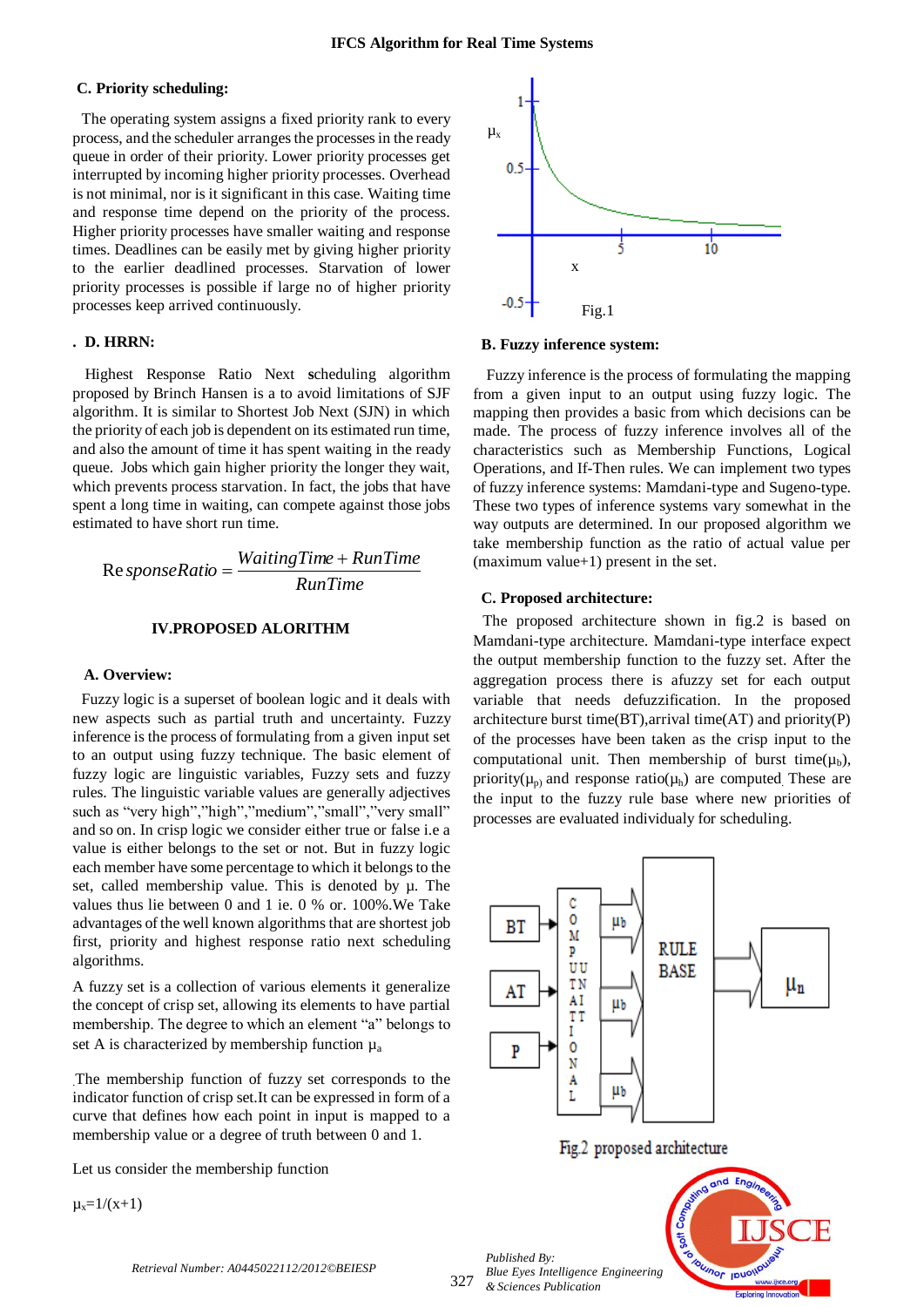#### **D. Pseudo code of the proposed algorithm:**

1.Intialize n processes with their burst time, arrival time and priorities.

2. Evaluate  $\mu_p$  i.e membership value of task priority for individual processes by using the formula

$$
\mu_p = \frac{\text{actual task priority}}{(\text{maximum task priority}+1)}
$$

3. Evaluate  $\mu_b$  that is membership value of burst time for individual processes

$$
\mu_b = 1 - \frac{\text{actual burst time}}{(\text{maximum burst time}+1)}
$$

4.Find response ratios of individual processes after each iteration.

5. Evaluate  $\mu_h$  i.e membership value of response ratio

$$
\mu_h = \frac{\text{actual response ratio}}{(\text{maximum response ratio}+1)}
$$

6. Evaluate  $\mu_{ni}$ : membership value of new priority after fuzzification for ith. process by the formula  $p_{ni} = max\{ \mu_{bi}, \mu_{pi}, \mu_{hi} \}$ 

where  $1 \le i \le n$ 

7.Apply bubble sort to get the descending order of new priorities.  $for(i=1;i\leq n;i++)$ 

```
{
  for (j=1; j < n-i; j++){
    if (p_{ni} < p_{ni+1}) {
        Swap the two processes
 } 
   }
}
```
8.Execute the processes in the sorted sequence

```
9.Stop & exit
```
#### **E. Flowchart of the proposed algorithm:**





*Published By:*

*& Sciences Publication*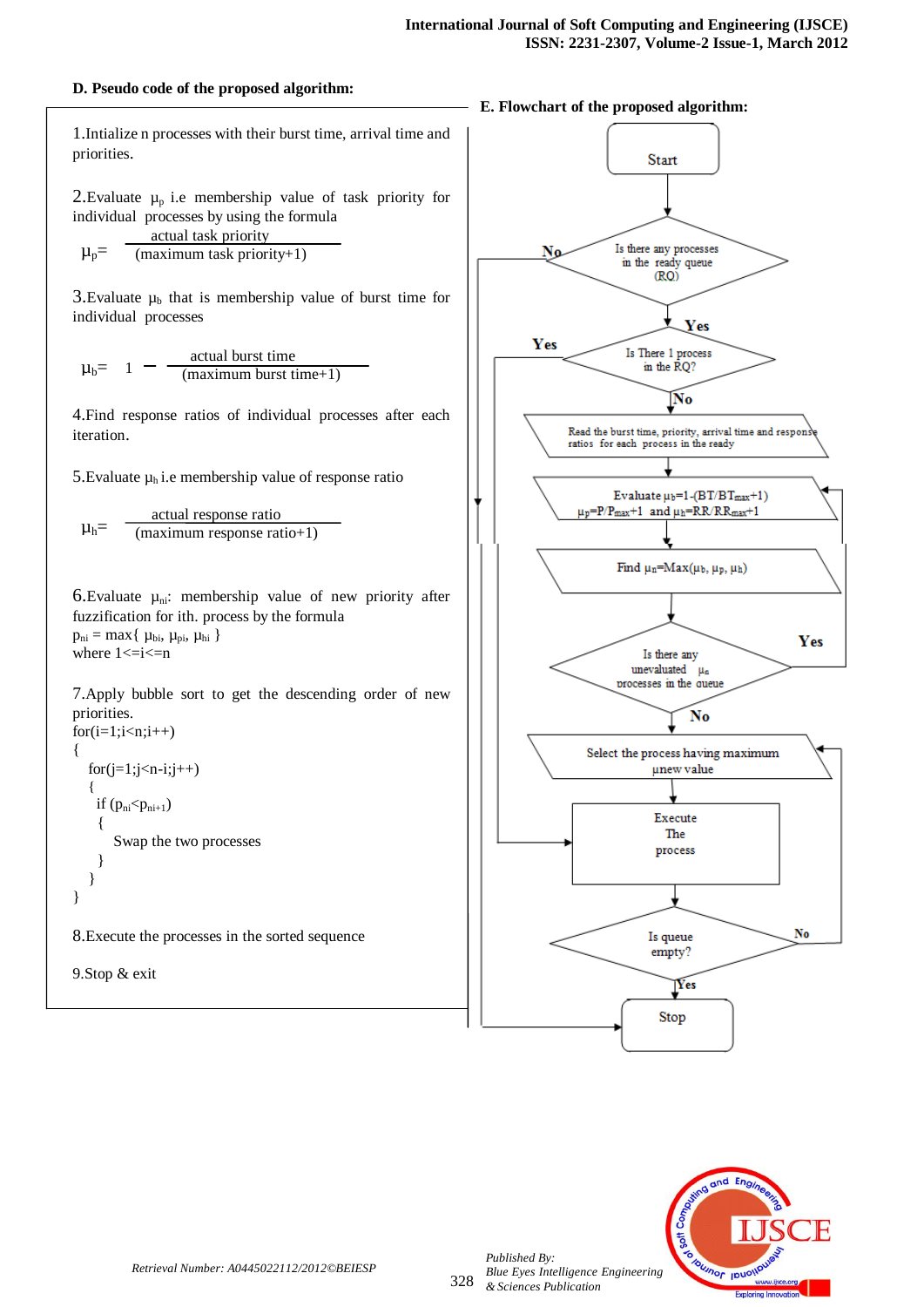Process  $\overline{1}$ 

### **V.RESULT AND PERFORMANCE EVALUATION:**

#### $\sqrt{3}$ 0 3 9 11 16 20

 To demonstrate Proposed fuzzy algorithm we have taken different case studies and finally we compare graphically between other algorithms and Proposed fuzzy based algorithms.

## Turn around time: 7.8 **B. Case Study 2 :**

Table 2

P1 | P2 | P3 | P4 | P5 | P6 | P7

Exploring Innovation

|                                                                                   | A. Case Study 1: |                                           |                |                |                |    | Id                                                                                                |                |                |                |                   |                            |                    |                |    |
|-----------------------------------------------------------------------------------|------------------|-------------------------------------------|----------------|----------------|----------------|----|---------------------------------------------------------------------------------------------------|----------------|----------------|----------------|-------------------|----------------------------|--------------------|----------------|----|
|                                                                                   |                  |                                           | Table 1        |                |                |    | Priority                                                                                          | $\mathbf{1}$   | $\overline{3}$ | $\overline{2}$ | 6                 | 5                          | 11                 | $\overline{7}$ |    |
| Processes<br>Id                                                                   | P <sub>1</sub>   | P2                                        | P <sub>3</sub> | <b>P4</b>      | P <sub>5</sub> |    | <b>Burst</b><br>Time                                                                              | 18             | $\overline{2}$ | $\mathbf{1}$   | $\overline{4}$    | 3                          | 12                 | 13             |    |
| Priority                                                                          | $\overline{2}$   | $\overline{7}$                            | 5              | 6              | $\mathbf{1}$   |    | Arrival<br>time                                                                                   | $\mathbf{0}$   | $\overline{0}$ | $\overline{0}$ | $\mathbf{0}$      | $\Omega$                   | $\overline{0}$     | $\overline{0}$ |    |
| <b>Burst</b><br>time                                                              | $\overline{3}$   | 6                                         | $\overline{4}$ | $\overline{5}$ | $\overline{2}$ |    | Response<br>ratio                                                                                 | $\mathbf{1}$   | 7.33           | 19             | $\overline{7}$    | 8                          | 3.33               | 4.07<br>$\tau$ |    |
| Arrival<br>time                                                                   | $\mathbf{0}$     | $\overline{2}$                            | $\overline{4}$ | 6              | 8              |    | <b>New</b><br>Prority                                                                             | .083           | .895           | .95            | .79               | .84                        | .917               | .58            |    |
| Response<br>Ratio                                                                 | $\mathbf{1}$     | 1.167                                     | 2.25           | 2.4            | 4.5            |    |                                                                                                   |                |                |                |                   |                            |                    |                |    |
| <b>New</b><br>priority                                                            | .571             | .875                                      | .625           | .75            | .82            |    | (a) Gantt chart for Priority scheduling.                                                          |                |                |                |                   |                            |                    |                |    |
| (a)Gantt chart for Priority scheduling.                                           |                  |                                           |                |                |                |    | P <sub>6</sub>                                                                                    | P7             | <b>P4</b>      | P <sub>5</sub> |                   | P2                         | P <sub>3</sub>     | P1             |    |
| P1                                                                                | P <sub>2</sub>   | P <sub>4</sub>                            |                | P <sub>3</sub> | P <sub>5</sub> |    |                                                                                                   |                |                |                |                   |                            |                    |                |    |
| 3<br>$\overline{0}$                                                               |                  | 9                                         | 14             |                | 18             | 20 | $\boldsymbol{0}$                                                                                  | 12             | 25             | 29             | 32                |                            | 34                 | 35             | 53 |
| Waiting time: 4.8<br>Turn around time : 8.8<br>(b) Gantt chart for SJF scheduling |                  |                                           |                |                |                |    | Waiting time: 23.86<br>Turn around time: 31.43<br>(b) Gantt chart for SJF scheduling              |                |                |                |                   |                            |                    |                |    |
| P1                                                                                | P <sub>3</sub>   | P <sub>5</sub>                            |                | <b>P4</b>      | P2             |    | $\theta$                                                                                          | $\mathbf{1}$   | 3              | 6              |                   | 10                         | 22                 | 35             | 53 |
| $\boldsymbol{0}$<br>Waiting time :3.6<br>Turn around time : 7.6                   | 3                | 9                                         | 11             |                | 15             | 20 | Waiting time :11<br>Turn around time :18.57<br>(c) Gantt chart for HRRN scheduling                |                |                |                |                   |                            |                    |                |    |
| (c) Gantt chart for HRRN scheduling<br>P <sub>1</sub>                             | P <sub>2</sub>   | P <sub>3</sub>                            |                | P <sub>5</sub> | P4             |    | P1                                                                                                | P <sub>3</sub> | P2             | P <sub>5</sub> |                   | P4                         | P <sub>6</sub>     | P7             |    |
|                                                                                   |                  |                                           |                |                |                |    | $\boldsymbol{0}$                                                                                  | 18             | 19             | 21             |                   | 24                         | 28                 | 40             | 53 |
| 3<br>$\Omega$<br>Waiting time :4<br>Turn around time: 8                           |                  | 9                                         | 13             |                | 15             |    | 20 Waiting time : 21.43<br>Turn around time: 29<br>(d) Gantt chart for Fuzzy based cpu scheduling |                |                |                |                   |                            |                    |                |    |
| (d) Gantt chart for Fuzzy based CPU scheduling<br>P <sub>1</sub>                  | P <sub>2</sub>   |                                           |                | P4             | P <sub>5</sub> |    | P4                                                                                                | P <sub>5</sub> | P <sub>6</sub> | P7             |                   | P2                         | P <sub>3</sub>     | P <sub>1</sub> |    |
|                                                                                   |                  | P <sub>3</sub>                            |                |                |                |    | $\mathbf{0}$                                                                                      | 4              | 7              | 19             |                   | 32                         | 34                 | 35             | 53 |
| 3<br>$\boldsymbol{0}$<br>Waiting time: 4.6<br>Turn around time: 8.6               |                  | 9                                         | 13             |                | 18             | 20 | Waiting time: 18.714<br>Turn around time:26.29                                                    |                |                |                |                   |                            |                    |                |    |
|                                                                                   |                  |                                           |                |                |                |    | (e) Gantt chart for Improved Fuzzy based cpu scheduling                                           |                |                |                |                   |                            |                    |                |    |
| (e) Gantt chart for Improved Fuzzy based cpu scheduling<br>P1                     | P <sub>2</sub>   | P <sub>5</sub>                            | P4             |                | P <sub>3</sub> |    | P <sub>3</sub>                                                                                    | P <sub>6</sub> | P <sub>2</sub> | P <sub>5</sub> |                   | P4<br>and Eng              | P <sub>6</sub>     | P7             |    |
|                                                                                   |                  |                                           |                |                |                |    | $\boldsymbol{0}$<br>$\mathbf{1}$                                                                  |                | 13             | 15             | 18<br><b>Soft</b> | 22                         | 35<br><b>TAPCE</b> | 53             |    |
|                                                                                   |                  | Retrieval Number: A0445022112/2012©BEIESP |                |                |                |    | Published By:<br>Blue Eyes Intelligence Engineering<br>329<br>& Sciences Publication              |                |                |                |                   | <b>SOTOUTION IDUOIDUAL</b> | www.ijsce.org      |                |    |

329 *Blue Eyes Intelligence Engineering & Sciences Publication*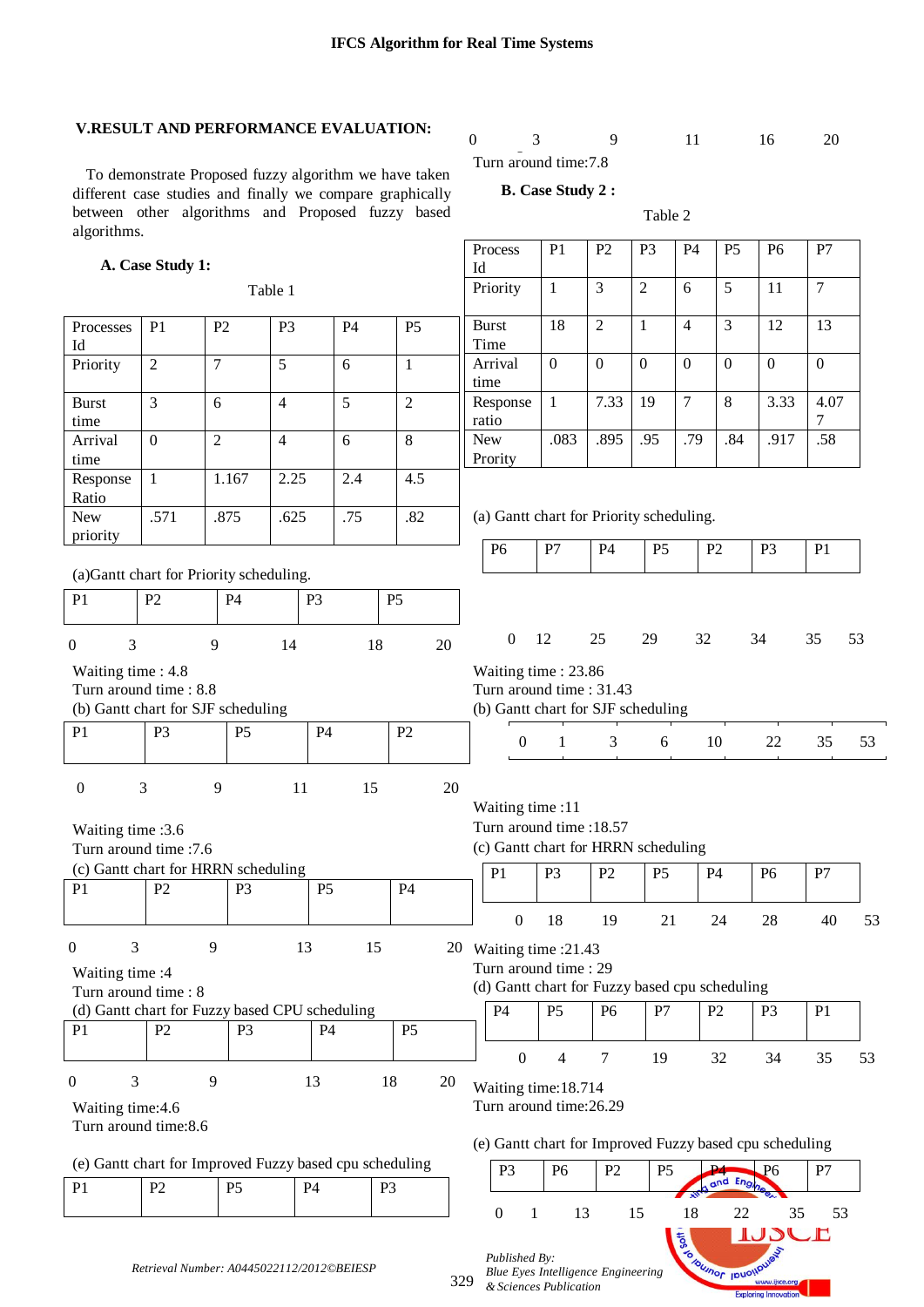Waiting time:14.86 Turn around time:22.43

#### *C. CASE STUDY 3 :*

Table 3

| Proces       | P <sub>1</sub> | P <sub>2</sub> | P <sub>3</sub> | <b>P4</b> | P <sub>5</sub> | P <sub>6</sub> | P              | P <sub>8</sub> | p9             |
|--------------|----------------|----------------|----------------|-----------|----------------|----------------|----------------|----------------|----------------|
| S            |                |                |                |           |                |                | 7              |                |                |
| Id           |                |                |                |           |                |                |                |                |                |
| Priorit      | 2              | 4              | 3              | 5         | 6              | 12             | 1              | 11             | 9              |
| y            |                |                |                |           |                |                |                |                |                |
| <b>Burst</b> | 19             | 3              | 2              | 6         | $\overline{4}$ | 5              | 1              | 1              | 13             |
| Time         |                |                |                |           |                |                | 8              |                |                |
| Arrival      | $\overline{2}$ | 3              | 5              | 3         | $\overline{2}$ | 1              | 1              | $\overline{2}$ | $\overline{0}$ |
| time         |                |                |                |           |                |                |                |                |                |
| Respon       | 3.             | 5.3            | 5.5            | 5.1       | 5.2            | 5.4            | 2.             | 11             | 1              |
| se           | 63             | 3              |                | 7         | 5              |                | 8              |                |                |
| Ratio        |                |                |                |           |                |                | 3              |                |                |
| <b>New</b>   | $\cdot$ 3      | .85            | .9             | .7        | .8             | .92            | $\cdot$ .2     | .95            | .69            |
| priorit      |                |                |                |           |                |                | $\overline{4}$ |                |                |
| y            |                |                |                |           |                |                |                |                |                |
|              |                |                |                |           |                |                |                |                |                |

Waiting time:20.78 Turn around time:28.67

 *D. Performance Evaluation:*

 Below shows a comparison between proposed algorithm versus other algorithms.



#### **Fig.3 Waiting time comparision between various algorithms**



No of processes - $\rightarrow$ **Fig.4Turn around time comparision between various algorithms**



|     | Published By:                      |
|-----|------------------------------------|
|     | Blue Eyes Intelligence Engineering |
| 330 | & Sciences Publication             |

(a) Gantt chart for Priority scheduling. P9 | P6 | P8 | P5 | P4 | P2 | P3 | P1 | P7

| $\Omega$                                                       | 13                                              | 18               | 19                                             | 23             | 29             | 32             | 34             | 53             | 71             |  |  |
|----------------------------------------------------------------|-------------------------------------------------|------------------|------------------------------------------------|----------------|----------------|----------------|----------------|----------------|----------------|--|--|
|                                                                | Waiting time: 22.44                             |                  |                                                |                |                |                |                |                |                |  |  |
|                                                                | Turn around time: 30.33                         |                  |                                                |                |                |                |                |                |                |  |  |
| (b) Gantt chart for SJF scheduling                             |                                                 |                  |                                                |                |                |                |                |                |                |  |  |
| P <sub>9</sub>                                                 |                                                 | P <sub>6</sub>   | P8                                             | P5             | <b>P4</b>      | P <sub>2</sub> | P <sub>3</sub> | P <sub>1</sub> | P7             |  |  |
|                                                                |                                                 |                  |                                                |                |                |                |                |                |                |  |  |
| $\theta$                                                       | 13<br>14<br>16<br>19<br>23<br>28<br>52 71<br>34 |                  |                                                |                |                |                |                |                |                |  |  |
| Waiting time :20                                               |                                                 |                  |                                                |                |                |                |                |                |                |  |  |
| Turn around time :27.89                                        |                                                 |                  |                                                |                |                |                |                |                |                |  |  |
| (C) Gantt chart for HRRN scheduling                            |                                                 |                  |                                                |                |                |                |                |                |                |  |  |
| P <sub>9</sub>                                                 |                                                 | P <sub>8</sub>   | P <sub>3</sub>                                 | P <sub>2</sub> | <b>P5</b>      | P <sub>6</sub> | <b>P4</b>      | P7             | P <sub>1</sub> |  |  |
|                                                                |                                                 |                  |                                                |                |                |                |                |                |                |  |  |
| 16<br>19<br>$\theta$<br>13<br>14<br>23<br>28<br>34<br>52<br>71 |                                                 |                  |                                                |                |                |                |                |                |                |  |  |
|                                                                |                                                 | Waiting time :20 |                                                |                |                |                |                |                |                |  |  |
|                                                                |                                                 |                  | Turn around time: 27.89                        |                |                |                |                |                |                |  |  |
|                                                                |                                                 |                  | (d) Gantt chart for Fuzzy based cpu scheduling |                |                |                |                |                |                |  |  |
| P <sub>9</sub>                                                 |                                                 | P <sub>8</sub>   | P <sub>3</sub>                                 | P <sub>2</sub> | <b>P5</b>      | <b>P6</b>      | <b>P4</b>      | P7             | P <sub>1</sub> |  |  |
|                                                                |                                                 |                  |                                                |                |                |                |                |                |                |  |  |
| $\theta$                                                       | 13                                              | 14               | 19                                             | 23             | 29             | 32             | 34             |                | 52 71          |  |  |
| Waiting time: 21.89                                            |                                                 |                  |                                                |                |                |                |                |                |                |  |  |
| Turn around time: 29.78                                        |                                                 |                  |                                                |                |                |                |                |                |                |  |  |
|                                                                |                                                 |                  |                                                |                |                |                |                |                |                |  |  |
| (e) Gantt chart for Improved Fuzzy based cpu scheduling        |                                                 |                  |                                                |                |                |                |                |                |                |  |  |
| P <sub>9</sub>                                                 |                                                 | P <sub>8</sub>   | P <sub>3</sub>                                 | P <sub>2</sub> | P <sub>5</sub> | P6             | <b>P4</b>      | P7             | P <sub>1</sub> |  |  |
|                                                                |                                                 |                  |                                                |                |                |                |                |                |                |  |  |
| $\overline{0}$                                                 | 13                                              | 14               | 19                                             | 21             | 24             | 28             | 34             | 53             | 71             |  |  |
|                                                                |                                                 |                  |                                                |                |                |                |                |                |                |  |  |